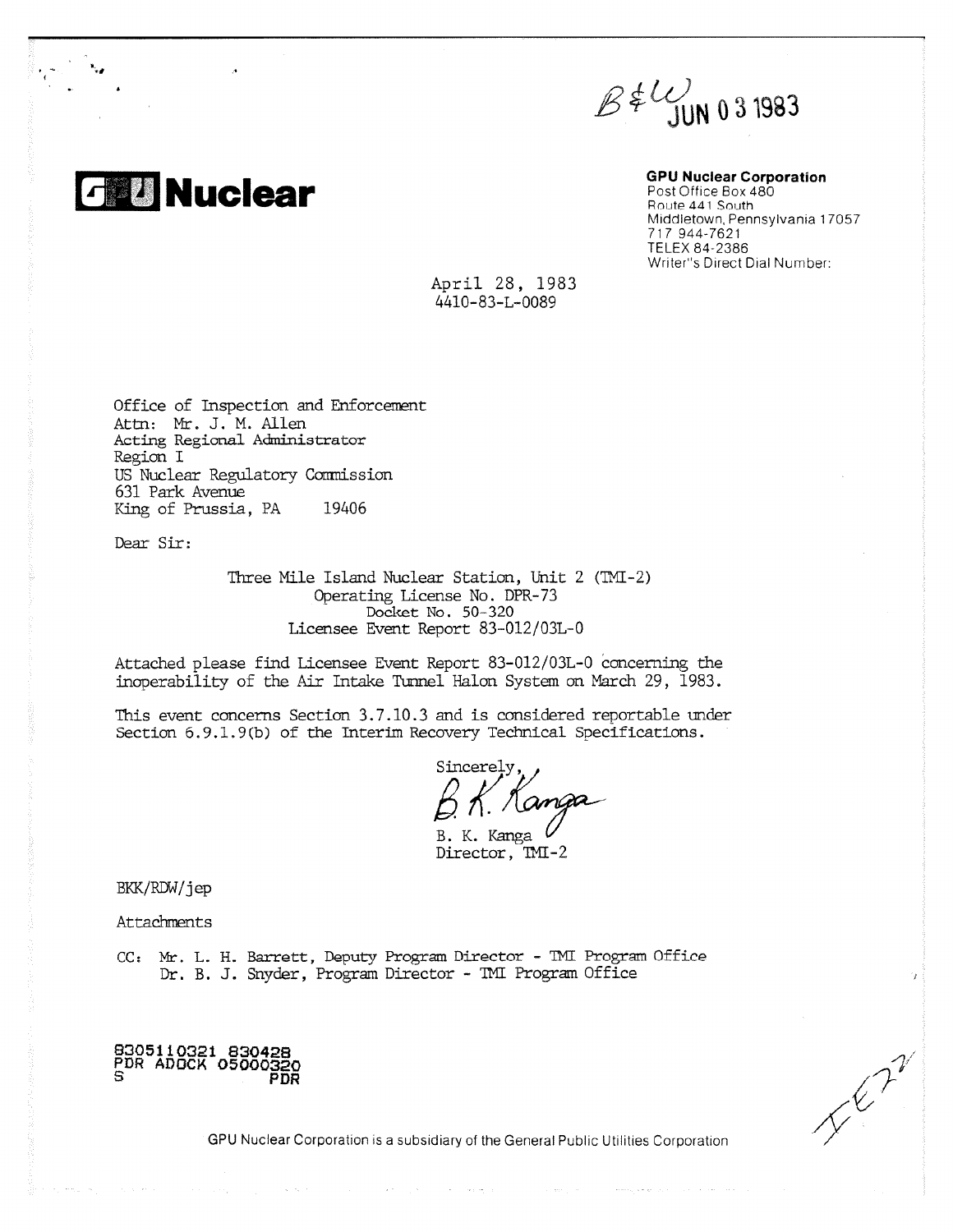| NRC FORM 366<br>$(7 - 77)$                             | ar estable<br>U.S. NUCLEAR REGULATORY COMMISSION<br>Tir intake tennel halon system decla<br>Attachment l<br>4410-83-L-0089                                                                                                                                                                                                                                                                                                                                                                                                                                                                                                                                                                           |
|--------------------------------------------------------|------------------------------------------------------------------------------------------------------------------------------------------------------------------------------------------------------------------------------------------------------------------------------------------------------------------------------------------------------------------------------------------------------------------------------------------------------------------------------------------------------------------------------------------------------------------------------------------------------------------------------------------------------------------------------------------------------|
|                                                        | CONTROL BLOCK:  <br><b>EASE PRINT OR TYPE ALL REQUIRED INFORMATION)</b><br><b>LICENSEE CODE</b>                                                                                                                                                                                                                                                                                                                                                                                                                                                                                                                                                                                                      |
| CON'T<br>$\circ$<br>1<br>$\overline{0}$ $\overline{2}$ | <b>REPORT</b><br>$\frac{3}{5}$ 21 0 $\frac{1}{2}$ $\frac{1}{2}$ $\frac{1}{2}$ $\frac{1}{2}$ $\frac{1}{2}$ $\frac{1}{2}$ $\frac{1}{2}$ $\frac{1}{2}$ $\frac{1}{2}$ $\frac{1}{2}$ $\frac{1}{2}$ $\frac{1}{2}$ $\frac{1}{2}$ $\frac{1}{2}$ $\frac{1}{2}$ $\frac{1}{2}$ $\frac{1}{2}$ $\frac{1}{2}$ $\frac{1}{2}$ $\frac{1}{2}$ $\frac{1}{$<br>3 I (9)<br>$\overline{8}$<br>(6)<br>SOURCE LL<br><b>EVENT DESCRIPTION AND PROBABLE CONSEQUENCES (10)</b><br>Following an inadvertent discharge of one of the zones of the Air Intake Tunnel (AIT)                                                                                                                                                         |
| 0 <sup>13</sup>                                        | Halon System, the six Halon bottles in the zone were recharged. The pressure of one                                                                                                                                                                                                                                                                                                                                                                                                                                                                                                                                                                                                                  |
| $\overline{4}$<br>$\mathbf{0}$                         | of the bottles, EI-4C, was below the chart in Surveillance Procedure 4331-SA1.<br>A cal-                                                                                                                                                                                                                                                                                                                                                                                                                                                                                                                                                                                                             |
| 5<br>$\mathbf{0}$                                      | culation of the pressure limit determined that the pressure of EI-4C was below the                                                                                                                                                                                                                                                                                                                                                                                                                                                                                                                                                                                                                   |
| 16<br>$\bf{0}$                                         | limit defined in Tech Spec 3.7.10.3. The AIT Halon System was declared inoperable at                                                                                                                                                                                                                                                                                                                                                                                                                                                                                                                                                                                                                 |
| $\overline{\phantom{a}}$<br>$\bullet$                  | 1111 hours on March 29, 1983. This event had no effect on the health and safety of                                                                                                                                                                                                                                                                                                                                                                                                                                                                                                                                                                                                                   |
| 8<br>$\circ$                                           | the public.<br>80                                                                                                                                                                                                                                                                                                                                                                                                                                                                                                                                                                                                                                                                                    |
| 8                                                      | 9<br><b>SYSTEM</b><br>CAUSE<br>CAUSE<br>COMP.<br>VALVE<br>CODE<br><b>COMPONENT CODE</b><br>CODE<br>SUBCODE<br><b>SUBCODE</b><br><b>SUBCODE</b><br>(11)<br>(12<br>【13】<br>A<br>(14<br>(16)<br>13<br><b>REVISION</b><br><b>OCCURRENCE</b><br><b>SEQUENTIAL</b><br>REPORT<br><b>EVENT YEAR</b><br>REPORT NO.<br>CODE<br>TYPE<br>NO.<br>LER/RO<br>,17,<br>REPORT<br><b>NUMBER</b><br>27<br>ACTION FUTURE<br>EFFECT<br>NPRD-4<br>PRIME COMP.<br>COMPONENT<br><b>SHUTDOWN</b><br>ATTACHMENT<br>SUBMITTED<br>(22)<br>ON PLANT<br><b>HOURS</b><br>TAKEN<br><b>ACTION</b><br>METHOD<br>FORM SUB.<br><b>SUPPLIER</b><br><b>MANUFACTURER</b><br>(23)<br>J (24)<br>CAUSE DESCRIPTION AND CORRECTIVE ACTIONS (27) |
| $\mathbf{o}$                                           | This event was caused by two personnel errors: 1) Plant engineering failed to per-                                                                                                                                                                                                                                                                                                                                                                                                                                                                                                                                                                                                                   |
| $1$ $1$                                                | form the calculation for the pressure limit of EI-4C in a timely manner; and, 2) Plant,                                                                                                                                                                                                                                                                                                                                                                                                                                                                                                                                                                                                              |
| $\sqrt{2}$                                             | maintenance prematurely returned the Halon System to service based on an assumption                                                                                                                                                                                                                                                                                                                                                                                                                                                                                                                                                                                                                  |
| -3                                                     | that the pressure of EI-4C was acceptable. The bottle was repressurized and personnel                                                                                                                                                                                                                                                                                                                                                                                                                                                                                                                                                                                                                |
| $\overline{4}$<br>$\mathbf{1}$<br>89                   | The Surveillance Procedure is being revised.<br>were counseled.<br>80                                                                                                                                                                                                                                                                                                                                                                                                                                                                                                                                                                                                                                |
| 5.                                                     | <b>FACILITY</b><br>STATUS<br>METHOD OF<br>DISCOVERY<br>(30)<br>OTHER STATUS<br>(32)<br>% POWER<br>DISCOVERY DESCRIPTION<br>Engineer determination<br>X(28)<br>$0   0  $ (29)<br>Recovery Mode<br>A(31)<br>n i                                                                                                                                                                                                                                                                                                                                                                                                                                                                                        |
| 6                                                      | 10.<br>12<br>13<br>45<br>46<br>80<br>ACTIVITY CONTENT<br>AMOUNT OF ACTIVITY (35)<br>LOCATION OF RELEASE (36)<br>RELEASED OF RELEASE<br>N/A<br>N/A<br>'34<br>9<br>10<br>45<br>44<br>11<br>80<br>PERSONNEL EXPOSURES<br>DESCRIPTION (39)<br><b>NUMBER</b>                                                                                                                                                                                                                                                                                                                                                                                                                                              |
|                                                        | <b>TYPE</b><br>N/A<br>$\left 38\right\rangle$<br>9<br>13<br>-11<br>12<br>80                                                                                                                                                                                                                                                                                                                                                                                                                                                                                                                                                                                                                          |
| 8                                                      | PERSONNEL INJURIES<br><b>DESCRIPTION</b> (41)<br>NUMBER<br>N/A<br>$0 \mid (40)$                                                                                                                                                                                                                                                                                                                                                                                                                                                                                                                                                                                                                      |
|                                                        | э<br>11<br>12<br>8305110326 830428<br>80<br>LOSS OF OR DAMAGE TO FACILITY (43)<br>PDR ADOCK 05000320<br><b>TYPE</b><br><b>DESCRIPTION</b><br>PDR<br>N/A<br>z<br>K42)                                                                                                                                                                                                                                                                                                                                                                                                                                                                                                                                 |
|                                                        | 10<br>80<br><b>PUBLICITY</b><br><b>NRC USE ONLY</b><br><b>DESCRIPTION</b> (45)                                                                                                                                                                                                                                                                                                                                                                                                                                                                                                                                                                                                                       |
| $\mathbf{o}$<br>8                                      | <b>ISSUED</b><br>N (44)<br>$7 - 92$<br>N/A<br>9<br>10<br>69<br>68<br>$80 - 5$                                                                                                                                                                                                                                                                                                                                                                                                                                                                                                                                                                                                                        |
|                                                        | Russ Wells<br>PHONE: (717) 948-8461<br>۰<br><b>NAME OF PREPARER.</b><br>e<br>O                                                                                                                                                                                                                                                                                                                                                                                                                                                                                                                                                                                                                       |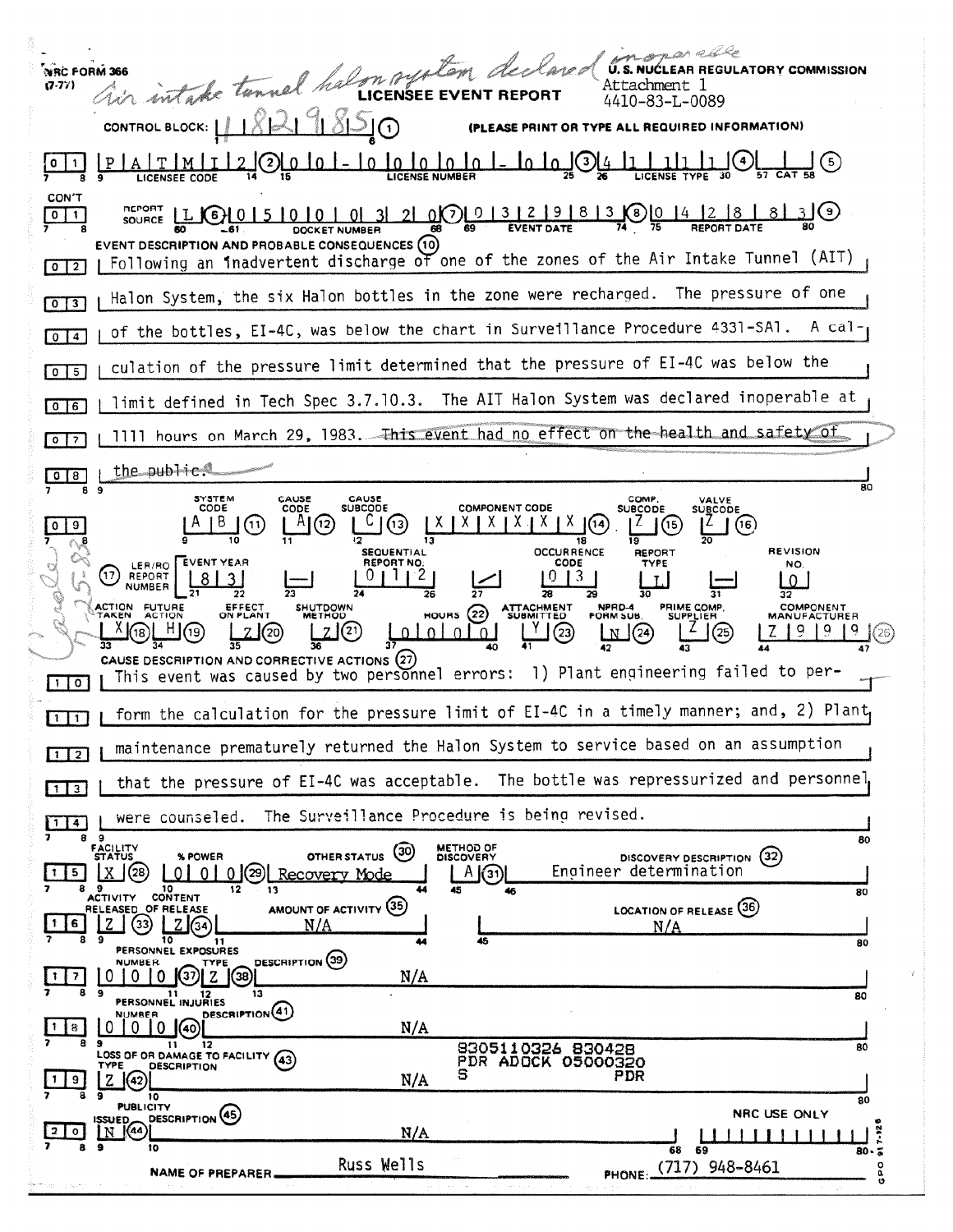Attachment 2 4410-83-L-0089

# LER 83-012/03L-0 EVENT DATE - March 29, 1983

## I. EXPLANATION OF OCCURRENCE

At 1111 hours on March 29, 1983, the Air Intake Tunnel (AIT) Halon System was declared inoperable as a result of the following event:

On March 3, 1983, there was an inadvertent actuation of one of the four zones of the AIT Halon System (see LER 83-09). The halon bottles in this zone were returned to the vendor for recharging, and were reinstalled on March 18, 1983. Maintenance crews recorded the bottle pressure for each bottle as it was installed. The pressure of one of the six bottles, EI-4C, was below the chart provided in Surveillance Procedure 4331-SAl; therefore, by procedure, the plant maintenance contacted plant engineering and requested a calculation of the pressure limit for the bottle EI-4C. 'Prior to the completion of the calculation, the AIT Halon System was prematurely returned to service. When the calculation was performed on March 29, 1983, it was determined that the bottle pressure for EI-4C was below the limit defined in Technical Specification 3.7.10.3. The AIT Halon System was then declared inoperable.

Or March 30, 1983, the Maintenance crew repressurized bottle EI-4C to an acceptable level. The AIT Halon System was then returned to operable status, thus complying with the Action Statement of Technical Specification 3.7.10.3.

This event is considered reportable pursuant to Technical Specification 6.9.1.9(b) due to entry into and compliance with the Action Statement of Technical Specification 3.7.10.3.

## II. CAUSE OF THE OCCURRENCE

The cause of this event was due to a breakdown in communications. As mentioned previously, on March 18, 1983, plant maintenance requested from plant engineering a calculation for the pressure limit for the bottle EI-4C. The calculation wasn't performed until March 29, 1983. Since maintenance was not informed of the results of the calculation, the AIT Halon System was prematurely returned to service on March 18, 1983, based on an assumption that the bottle pressure for EI-4C was acceptable.

#### III. CIRCUMSTANCES SURROUNDING THE OCCURRENCE

At the time of the occurrence, the Unit 2 facility was in a long-term cold shutdown state. The reactor decay heat was being removed via loss to ambient. Throughout the event there was no effect on the Reactor Coolant System or the core.